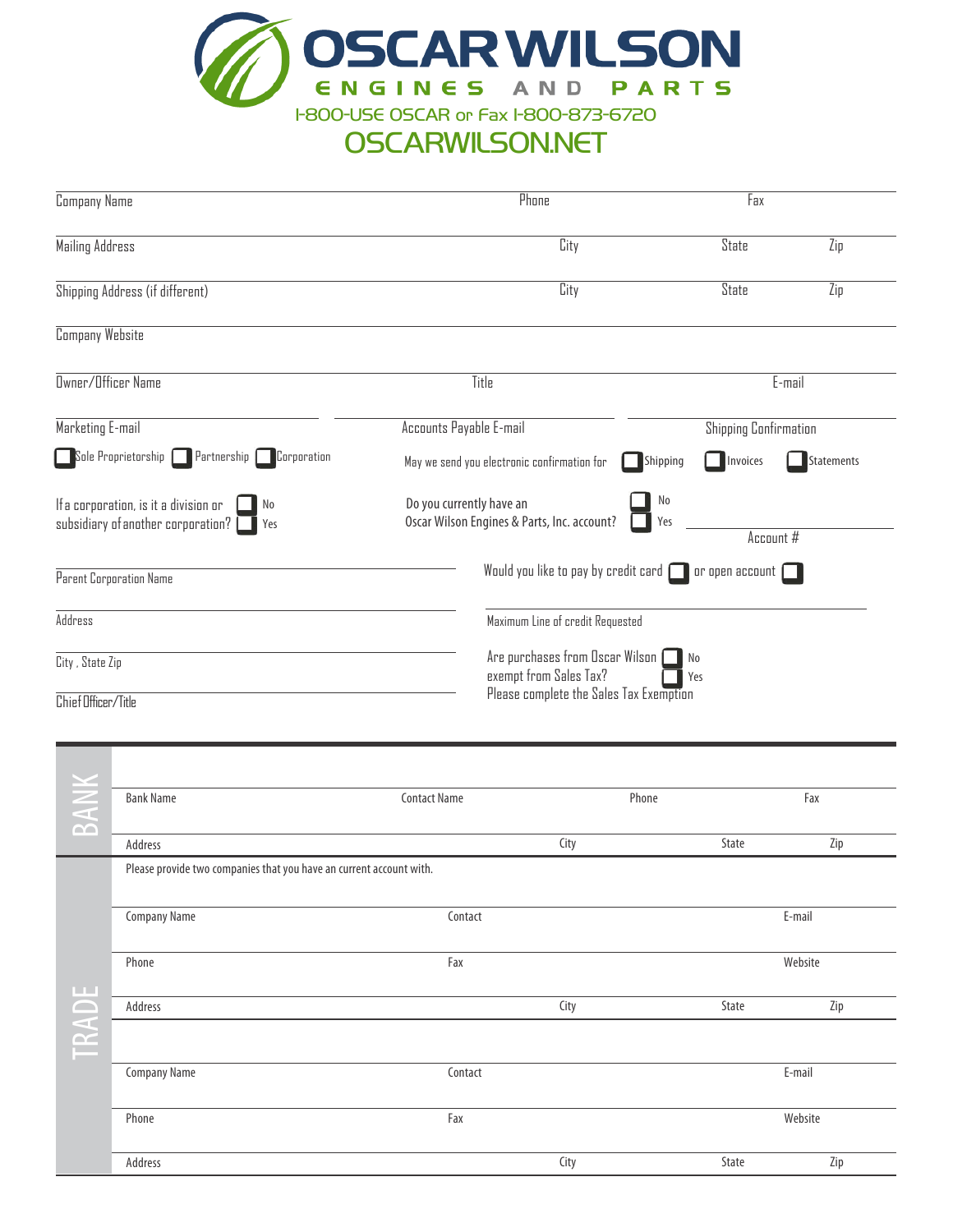

## **GUARANTEE**

The undersigned, for himself, his heirs, and personal representatives, in consideration of OSCAR WILSON ENGINES & PARTS, INC. advancing on open account status/or otherwise giving credit to:

(Complete Company Name)

\_\_\_\_\_\_\_\_\_\_\_\_\_\_\_\_\_\_\_\_\_\_\_\_\_\_\_\_\_\_\_\_\_\_\_\_\_\_\_\_\_\_\_\_\_\_\_\_\_\_\_\_\_\_\_\_\_\_\_\_\_\_\_\_\_

(Hereinafter called the borrower) hereby guarantee, and applies to any balance that is not completely satisfied by the payment at any time of any sum of money by the above debtor, and the word "indebtedness" is used to cover any and all liability incurred in any matter whatsoever, direct or contingent of the borrower to OSCAR WILSON ENGINES & PARTS, INC. Upon any default in payment of any indebtedness referred to above or any part thereof when due, OSCAR WILSON ENGINES & PARTS, INC. may proceed directly against the undersigned without prior demand or notice, or without first taking any steps against the Debtor or without first attempting to realize on any collateral that it may hold. This guarantee shall not be affected by failure of OSCAR WILSON ENGINES & PARTS, INC. taken relative to the indebtedness of the Debtor, OSCAR WILSON ENGINES & PARTS, INC. without voiding this agreement may make any compensations or settlements or substitutions with respect to the indebtedness or any collateral that may be security thereof all of which costs incurred by OSCAR WILSON ENGINES  $\&$ PARTS, INC. in making collection against either the Debtor or the undersigned Guarantor specifically including but not limited to attorney fees. **In the event of a lawsuit, Court venue will be in St. Charles County, Missouri**. Notice of acceptance of this Guarantee by OSCAR WILSON ENGINES & PARTS, INC. is waived by the full amount of the indebtedness unpaid by the Debtor. This guarantee may be terminated by the undersigned after five (5) days, upon receipt of written notice by OSCAR WILSON ENGINES & PARTS, INC. from the undersigned to the effect, in which event it will not apply to any advances thereafter. Dated at OSCAR WILSON ENGINES  $\&$ PARTS, INC. corporate offices in the State of Missouri.

I offer this guarantee of my own initiative in response to a request by OSCAR WILSON ENGINES & PARTS, INC. For a guarantee which did not specify that such guarantor be me.

| Month | Year<br>Day                        | Mobile Phone   |  |
|-------|------------------------------------|----------------|--|
|       | Owner/Officer (Printed Name)       | Home Phone     |  |
|       | Owner/Officer (Signature Required) | Home Address   |  |
|       | Spouse (Signature Required)        | City/State/Zip |  |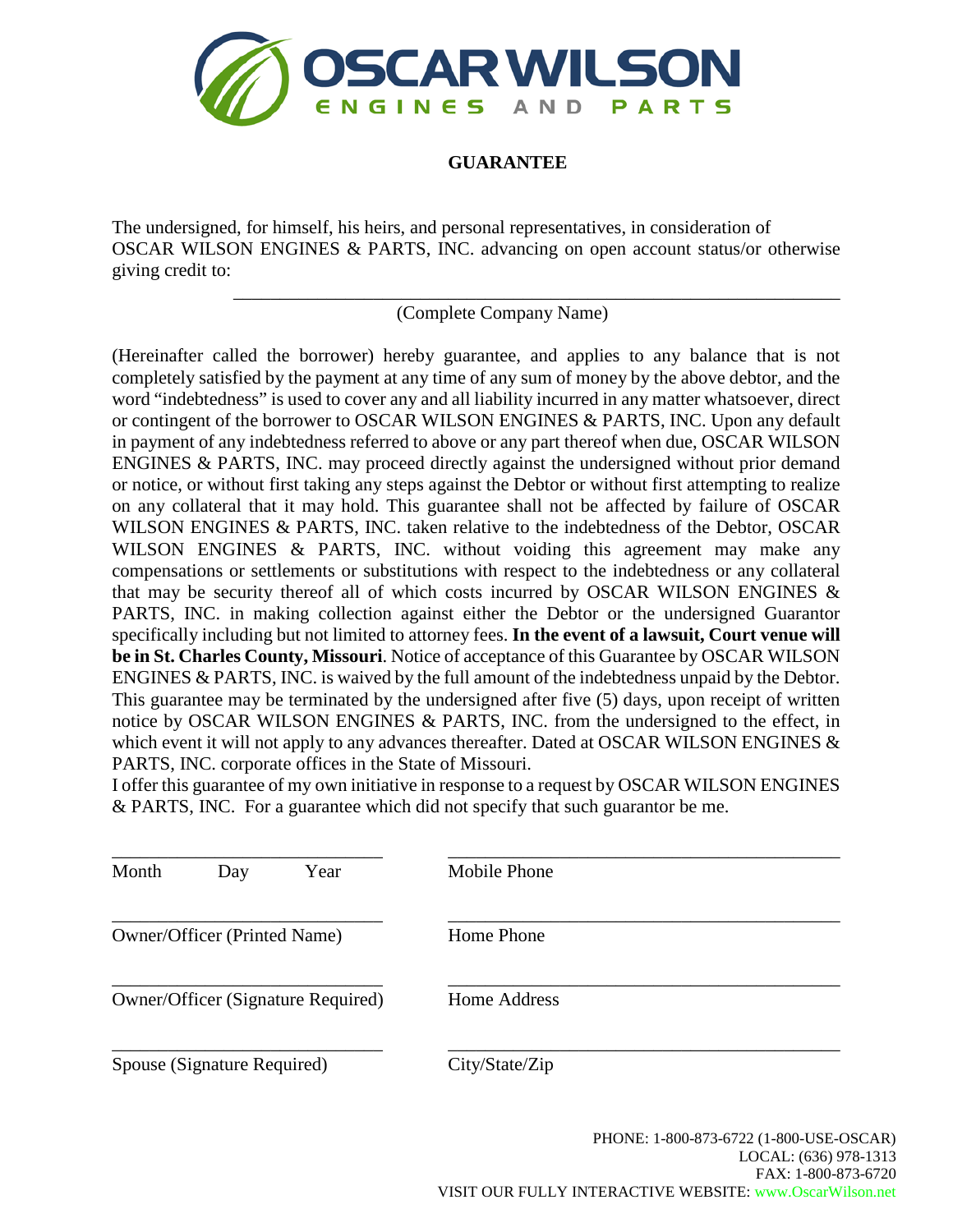

## **Credit Release**

**Mail To: Or Fax To:** O Fallon, MO 63366 (636) 978-1313 / 800-873-6722 ATTN: Credit Dept. O'fallon, MO 63366 ATTN: Credit Dept. **Mail to:** Oscar Wilson Engines & Parts, Inc. 826 Lone Star Dr.

**Fax to:** Oscar Wilson Engines & Parts, Inc. 800-873-6720 ATTN: Credit Dept.

## **Authorization to Release Information**

**Authorization To Release Information** Inc. of O'Fallon, MO to obtain Information pertaining to accounts ofdeposit, credit obligations and all other credit matters which they may require in connection with my (our) re and all other credit matters which they may require in connection with my (our) request for an<br>exampling of standit  $\phi$  matters which they conclude the connection with  $\phi$ The undersigned hereby authorizes the Credit Department of Oscar Wilson Engines & Parts, open line of credit.

ORIGINAL AUTHORIZATION WHICH I(we) have signed. BEEN EXTENSIVE AS EFFECTIVE AS THE ORIGINAL AUTHORIZATION WHICH IS A GROUP OF THE ORIGINAL AUTHORIZATION WHICH IS A GROUP OF THE ORIGINAL AND THE ORIGINAL AUTHORIZATION WHICH IS A GROUP OF THE ORIGINAL AND THE ORIGINAL AND This form MAY BE REPRODUCED AND THAT COPY SHALL BE AS EFFECTIVE AS THE

| For (Customer Name) |  |  |  |
|---------------------|--|--|--|
| Signed              |  |  |  |
|                     |  |  |  |
| Title               |  |  |  |
| Address             |  |  |  |
| City/State/Zip      |  |  |  |
| Phone               |  |  |  |
| Fax                 |  |  |  |
|                     |  |  |  |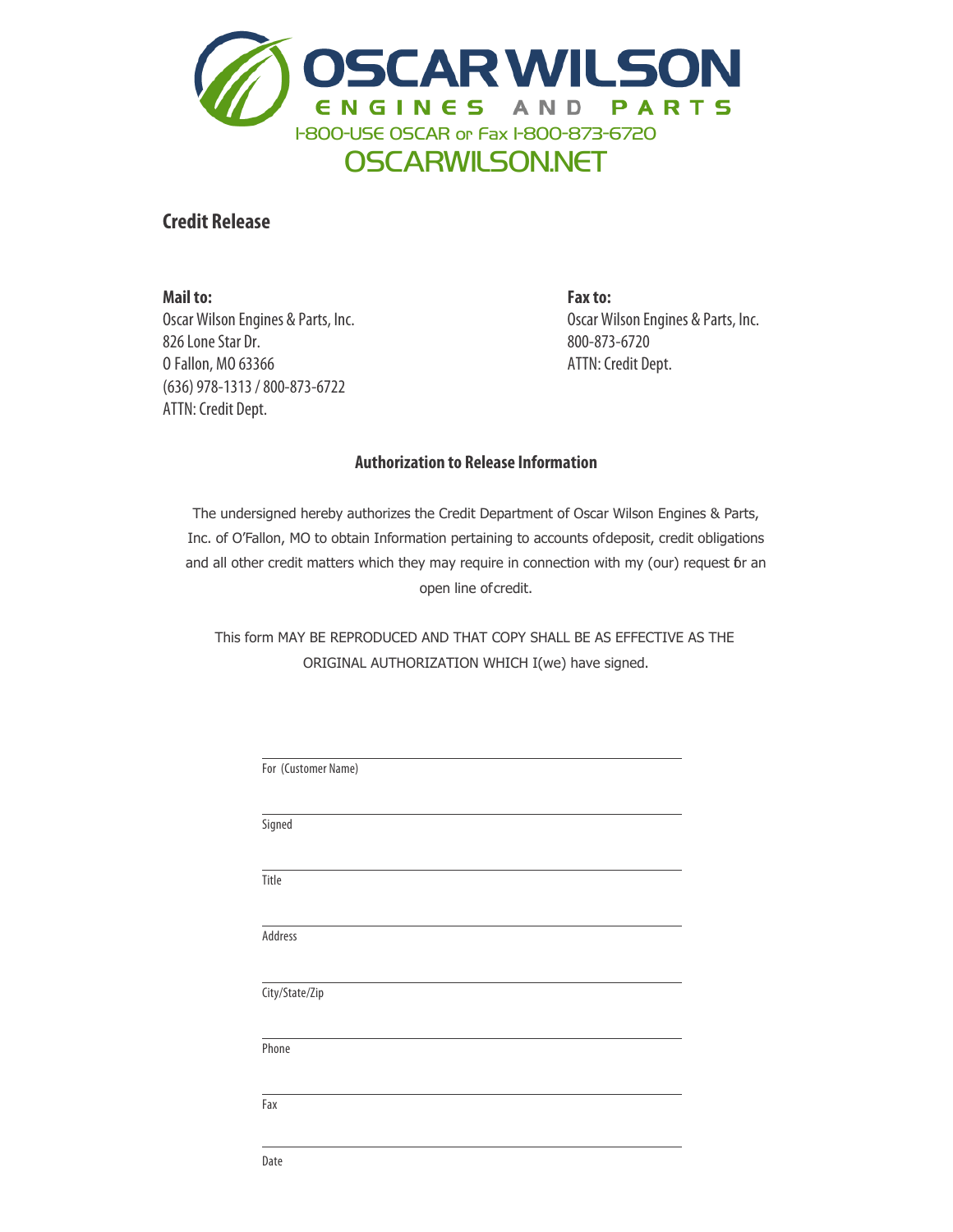## Request for Taxpayer Form  $\overline{e}$  (Rev. October 2018)<br>Department of the Treasury

Department of the Treasury Internal Revenue Service Go to www.irs.gov/FormW9 for instructions and the latest information.

Name (as shown on your income tax return). Name is required on this line, do not leave this line blank.

| ო<br>page<br>S                          | 3 Check appropriate box for federal tax classification of the person whose name is entered on line 1 Check only one of the<br>following seven boxes.                                                                                                                                                                                                                                                                                                                              | 4 Exemptions (codes apply only to<br>certain entities, not individuals; see<br>instructions on page 3). |  |  |
|-----------------------------------------|-----------------------------------------------------------------------------------------------------------------------------------------------------------------------------------------------------------------------------------------------------------------------------------------------------------------------------------------------------------------------------------------------------------------------------------------------------------------------------------|---------------------------------------------------------------------------------------------------------|--|--|
|                                         | $\Box$ C Corporation<br>Trust/estate<br>$\Box$ S Corporation<br>Partnership<br>Individual/sole proprietor or<br>single-member LLC                                                                                                                                                                                                                                                                                                                                                 | Exempt payee code (if any)                                                                              |  |  |
|                                         | Limited liability company Enter the tax classification (C=C corporation, S=S corporation, P=Partnership) $\blacktriangleright$                                                                                                                                                                                                                                                                                                                                                    |                                                                                                         |  |  |
| Specific Instructions<br>Print or type. | Note: Check the appropriate box in the line above for the tax classification of the single-member owner. Do not check<br>LLC if the LLC is classified as a single-member LLC that is disregarded from the owner unless the owner of the LLC is<br>another LLC that is not disregarded from the owner for U.S. federal tax purposes. Otherwise, a single-member LLC that<br>is disregarded from the owner should check the appropriate box for the tax classification of its owner | Exemption from FATCA reporting<br>code (if any)                                                         |  |  |
|                                         | Other (see instructions) ▶                                                                                                                                                                                                                                                                                                                                                                                                                                                        | (Applies to accounts memtained outside the U.S.)                                                        |  |  |
| <b>See</b>                              | 5 Address (number, street, and apt. or suite no.) See instructions.<br>Requester's name and address (optional)                                                                                                                                                                                                                                                                                                                                                                    |                                                                                                         |  |  |
|                                         | 6 City, state, and ZIP code                                                                                                                                                                                                                                                                                                                                                                                                                                                       |                                                                                                         |  |  |
|                                         | 7 List account number(s) here (optional)                                                                                                                                                                                                                                                                                                                                                                                                                                          |                                                                                                         |  |  |
|                                         |                                                                                                                                                                                                                                                                                                                                                                                                                                                                                   |                                                                                                         |  |  |
| Part I                                  | <b>Taxpayer Identification Number (TIN)</b>                                                                                                                                                                                                                                                                                                                                                                                                                                       |                                                                                                         |  |  |

TIN, later. **Employer identification number** Note: If the account is in more than one name, see the instructions for line 1. Also see What Name and Number To Give the Requester for guidelines on whose number to enter.

### Part II **Certification**

Under penalties of perjury, I certify that:

- 1. The number shown on this form is my correct taxpayer identification number (or I am waiting for a number to be issued to me); and
- 2. I am not subject to backup withholding because: (a) I am exempt from backup withholding, or (b) 1have not been notified by the Internal Revenue Service (IRS) that I am subject to backup withholding as a result of a failure to report all interest or dividends, or (c) the IRS has notified me that I am no longer SUbject to backup withholding; and
- 3. I am a U.S. citizen or other U.S. person (defined below); and

4. The FATCA code(s) entered on this form (if any) indicating that I am exempt from FATCA reporting is correct.

Certification instructions. You must cross out item 2 above if you have been notified by the IRS that you are currently subject to backup withholding because you have failed to report all interest and dividends on your tax return. For real estate transactions, item 2 does not apply. For mortgage interest paid, acquisition or abandonment of secured property, cancellation of debt, contnbutions to an indiVidual retirement arrangernent (IRA), and generally. payments other than interest and dividends, you are not required to sign the certification, but you must provide your correct TIN. See the instructions for Part II, later.

| Sign | Signature of                      |  |  |        |  |  |
|------|-----------------------------------|--|--|--------|--|--|
| Here | U.S. person $\blacktriangleright$ |  |  | Date > |  |  |
|      |                                   |  |  |        |  |  |

Future developments. For the latest information about developments • Form 1099-B (stock or mutual fund sales and certain other<br>related to Form W-9 and its instructions, such as legislation enacted transactions by brokers) after they were published, go to www.irs.gov/FormW9.<br>• Form 1099-S (proceeds from real estate transactions)

information return with the IRS must obtain your correct taxpayer identification number (TIN) which may be your social security number (SSN), individual taxpayer identification number (ITIN), adoption identification number (TIN) which may be your social security number<br>(SSN), individual taxpayer identification number (ITIN), adoption<br>taxpayer identification number (ATIN), or employer identification number<br>(EIN), to repo (EIN), to report on an information return the amount paid to you, or other Use Form W-9 only if you are a a amount reportable on an information return. Examples of information alien), to provide your correct TIN. amount reportable on an information return. Examples of information returns include, but are not limited to, the fol/owing.

- General Instructions<br>
Section references are to the Internal Revenue Code unless otherwise<br>
Form 1099-DIV (dividends, including those from stocks or mutual<br>
Form 1099-DIV (dividends, including those from stocks or mutual<br>
- Section references are to the Internal Hevenue Code unless otherwise Form 1099-MISC (various types of income, prizes, awards, or gross<br>noted.<br>Future developments. For the latest information about developments Form 1000
	-
	-
- **Purpose of Form Form 1099-K** (merchant card and third party network transactions)
- An individual or entity (Form W-9 requester) who is required to file an Form 1098 (home mortgage interest), 1098-E (student loan interest), Information return with the IRS must obtain your correct taxpayer 1098-T (tuitio
	-
	-

If you do not return Form W-9 to the requester with a TIN, you might • Form 1099-INT (interest earned or paid) be SUbject to backup withholding. See What is backup withholding, later.